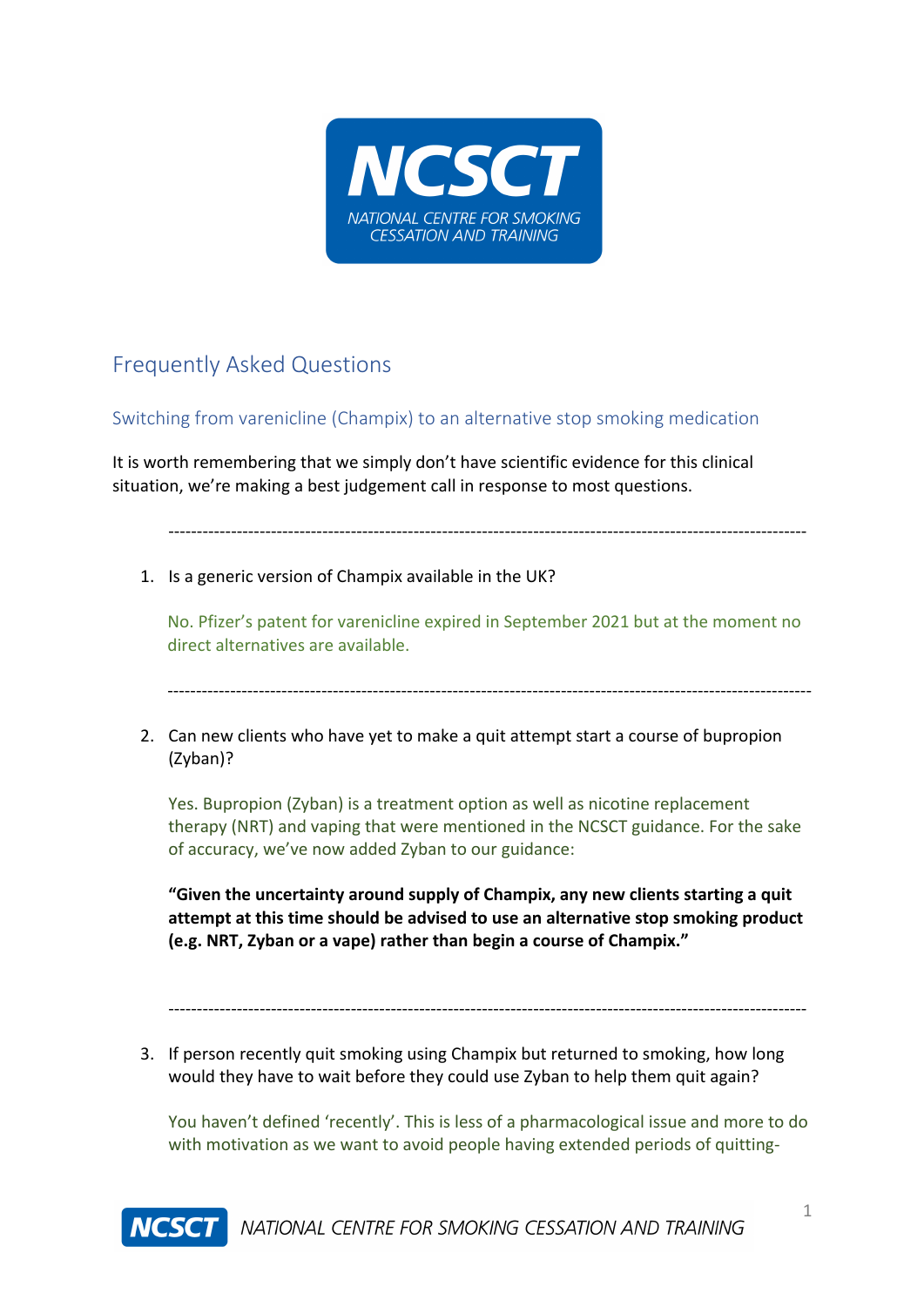relapsing-quitting again in quick succession without chance for reflection and reboosting motivation.

Pharmacologically speaking, I don't know of any minimum clearance period before commencing bupropion. Although personally speaking, given the side effect profile of bupropion I'd recommend combination NRT.

----------------------------------------------------------------------------------------------------------------

## 4. How long does it take for Champix to leave your system once a person has stopped taking it?

The half-life of varenicline is 24 hours and so it will soon be fully eliminated from the body, within four days.

----------------------------------------------------------------------------------------------------------------

5. Could someone switch to using licenced NRT products instead of Champix mid-way through their quit attempt?

Yes, absolutely. If supplies of varenicline are being as seriously interrupted as we anticipate, then this is likely to need to be done with a number of your patients. See our guidance on switching from Champix.

----------------------------------------------------------------------------------------------------------------

6. I have said to our practitioners that clients can begin taking NRT as soon as they receive it and straight after stopping Champix. I'm suggesting that they can reduce the dose of Champix to 1mg per day instead of 1mg twice a day, but only if in the last three weeks of the course, so they can eek out whatever tablets they have left.

That's correct, there is no issue with taking NRT immediately after stopping varenicline. In fact, there isn't an issue taking NRT whilst using varenicline.

I'm not sure of the benefit of halving the daily dose of varenicline without complimenting it with NRT as it may reduce its effectiveness and thus put clients at a greater risk of relapse. You may be right, but I'd continue using the full dose of Champix and, if further supplies aren't available, commence combination NRT. Clients could even start to familiarise themselves with their chosen NRT products prior to ceasing varenicline.

----------------------------------------------------------------------------------------------------------------